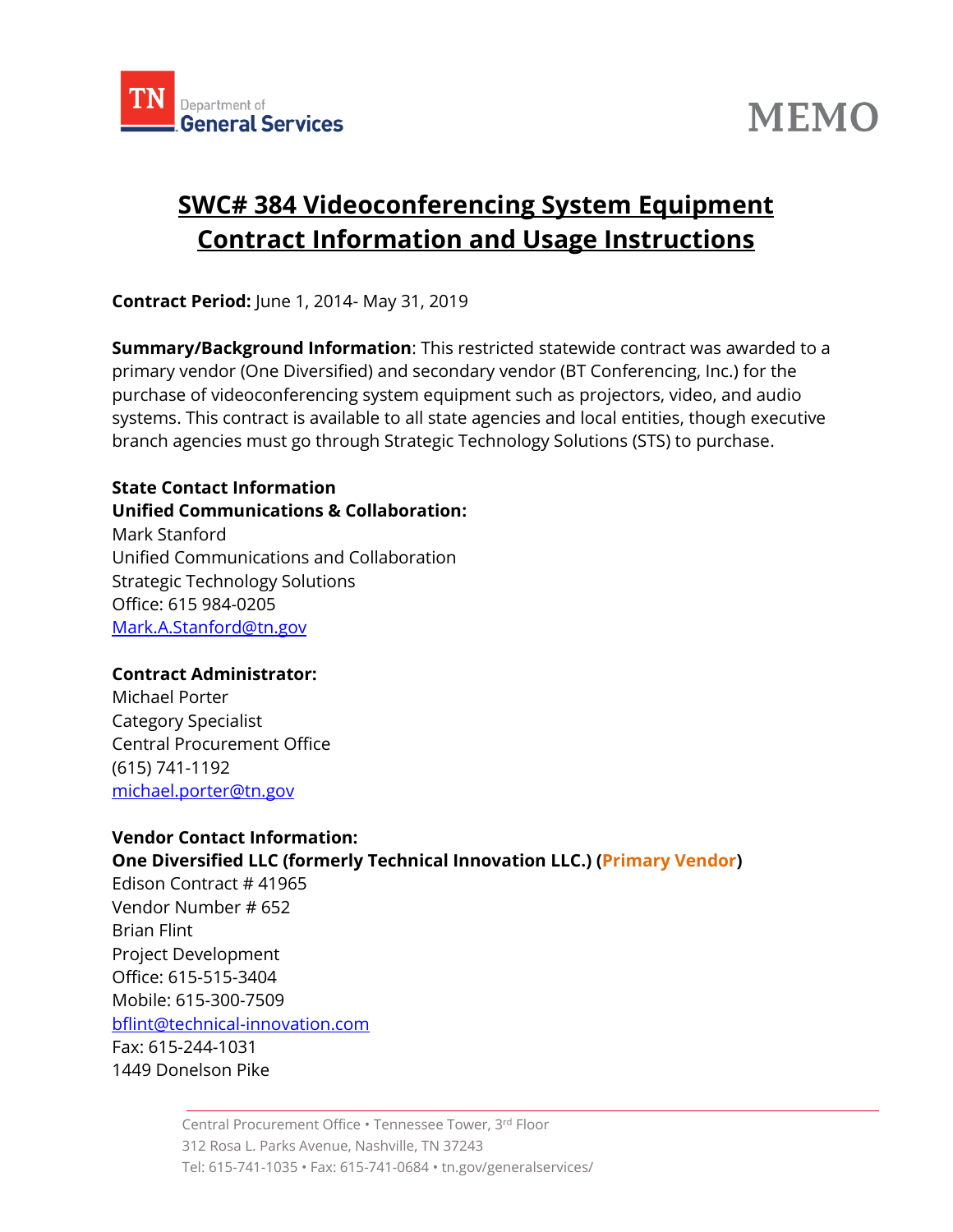Nashville, TN 37217

#### **BT Conferencing Video, Inc.** (**Secondary Vendor)**

Edison Contract # [41949](javascript:submitAction_win0(document.win0,) Vendor Number # 396 Katherine Vito Global Account Manager Phone: (410)360-5150 [katherine.vito@bt.com](mailto:katherine.vito@bt.com) FAX # (410)630-7767 11400 Westmoor Cr., Ste. 225 Westminster, CO 80021

#### **Usage Instructions:**

*The most current Contract Documents including Catalog can be found at:*  [Supplier Portal Contract Documents](https://sso.edison.tn.gov/psp/paprd/SUPPLIER/SUPP/h/?tab=PAPP_GUEST)

Ordering from STS

Please visit the following URL to order from STS if you are a State agency:

*\*\*Note: You will need to login to [Service Now](https://tn.service-now.com/sp) to access the procurement requests*.

**Video Conferencing - [Click Here](https://www.teamtn.gov/sts/all-services/video--web--application-services/video-conferencing.html) Audio Visual Systems** - [Click Here](https://www.teamtn.gov/sts/all-services/video--web--application-services/audiovisual-systems--integrated.html) **Video Streaming** - [Click Here](https://www.teamtn.gov/sts/all-services/video--web--application-services/streaming-video.html)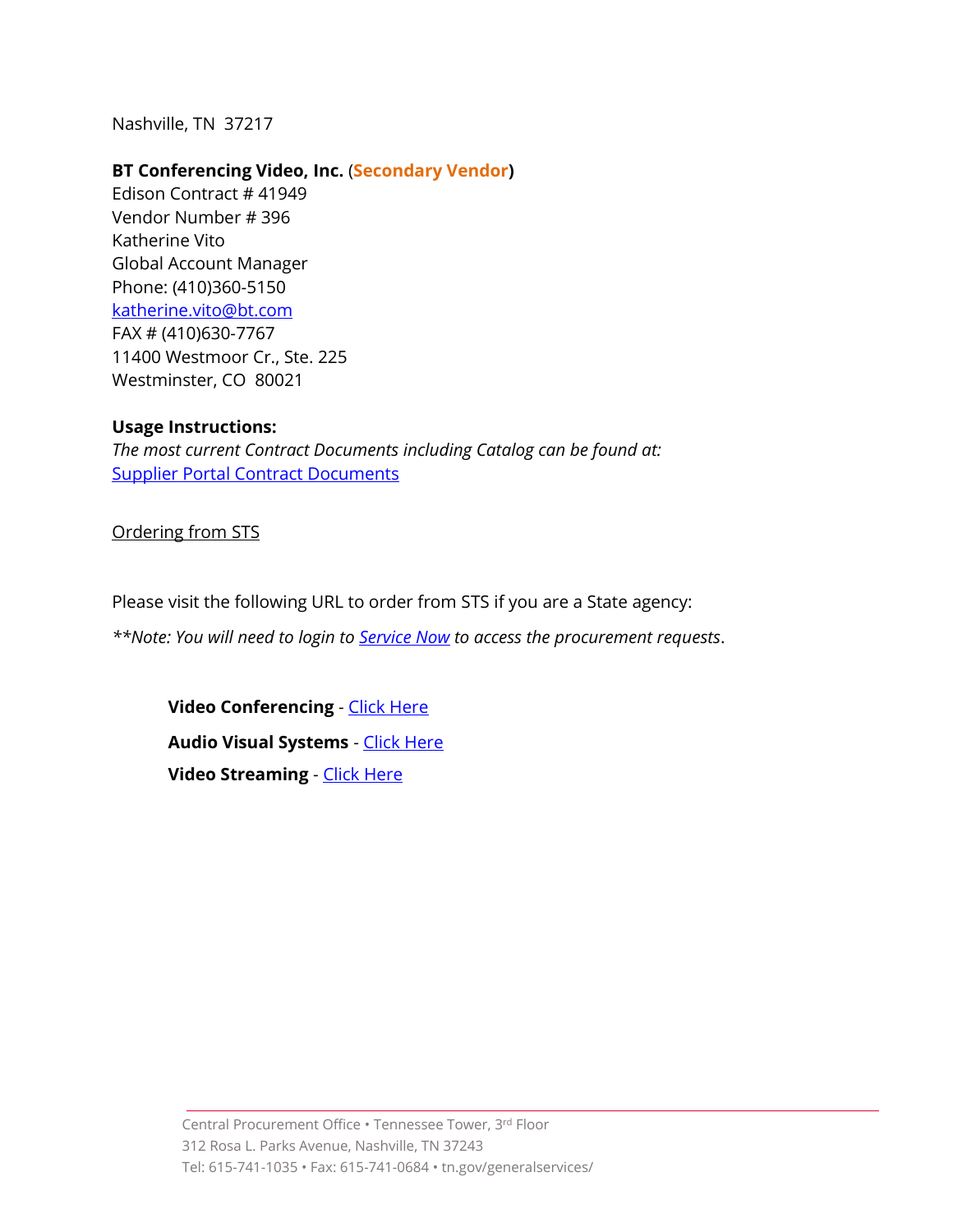### **Contract Items and Pricing**

| <b>Category</b>                                                                     | <b>TI Discount</b> | <b>BT Discount</b> |
|-------------------------------------------------------------------------------------|--------------------|--------------------|
| CATEGORY 1 - Cisco Video Hardware and Software                                      | 36%                | 30%                |
| CATEGORY 2 - Polycom Video Hardware                                                 | 22%                | 20%                |
| CATEGORY 3 - Polycom Software (Licenses)                                            | 14%                | 27%                |
| CATEGORY 4 - Video conferencing endpoints, not from Cisco or Polycom                | 11%                | 27%                |
| CATEGORY 5 - Biamp hardware, software and accessories                               | 36%                | 36%                |
| CATEGORY 6 - Shure hardware, software and accessories                               | 20%                | 22%                |
| CATEGORY 7 - Extron hardware, software, cabling and accessories                     | 25%                | 35%                |
| CATEGORY 8 - Harman Companies (Crown, JBL Professional, etc) accessories            | 23%                | 22%                |
| CATEGORY 9- Audio Equipment not from Biamp, Shure, Extron or Harman Companies       | 24%                | 22%                |
| CATEGORY 10 - Crestron hardware, software, cabling and accessories                  | 45%                | 40%                |
| CATEGORY 11 - AMX hardware, software and accessories                                | 45%                | 20%                |
| CATEGORY 12 - Video Equipment not from Extron, Crestron or AMX.                     | 35%                | 10%                |
| CATEGORY 13 - Cables 2 Go hardware, cabling and accessories                         | 20%                | 5%                 |
| CATEGORY 14 - Miscellaneous and specialty cabling (TecNec)                          | 10%                | 10%                |
| CATEGORY 15 - Panasonic Projectors                                                  | 35%                | 35%                |
| <b>CATEGORY 16 - NEC Projectors</b>                                                 | 37%                | 30%                |
| CATEGORY 17 - Projectors not from Panasonic or NEC                                  | 30%                | 10%                |
| CATEGORY 18 - Replacement Projector Lamps                                           | 4%                 | 10%                |
| <b>CATEGORY 19 - Panasonic Monitors</b>                                             | 18%                | 22%                |
| <b>CATEGORY 20 - NEC Monitors</b>                                                   | 37%                | 20%                |
| CATEGORY 21 - Monitors not from Panasonic or NEC                                    | 22%                | 22%                |
| CATEGORY 22 - DaLite Electric projector screens                                     | 25%                | 30%                |
| CATEGORY 23 - Chief Mfg mounts, hardware and accessories                            | 27%                | 32%                |
| CATEGORY 24 - Middle Atlantic racks, hardware and accessories                       | 18%                | 30%                |
| CATEGORY 25 - Video Furniture International furniture, accessories, and racks       | 29%                | 30%                |
| CATEGORY 26 - FreeFlight Carts and accessories                                      | 30%                | 35%                |
| CATEGORY 27 - Furniture, carts and hardware not from Chief, Middle Atlantic, VFI or |                    |                    |
| FreeFlight                                                                          | 10%                | 25%                |
| CATEGORY 28 - AMD Telemedicine hardware, software and accessories                   | 1%                 | 6%                 |
| CATEGORY 29 - Multimedia Tables and Application packages                            | 13%                | 20%                |
| CATEGORY 30 -- Streaming Video                                                      | 26%                | 0%                 |

## Category 31 and 32 are line item/hourly rates for professional services:

| Category                                                           |       | TI Hourly Rate   BT Hourly Rate |
|--------------------------------------------------------------------|-------|---------------------------------|
| CATEGORY 31 - Audiovisual and Videoconferencing Installation Labor |       |                                 |
| <b>Installation Labor</b>                                          | \$130 | \$120                           |
| Rack, Stack and Test - Warehouse set-up labor                      | \$130 | \$120                           |
| CATEGORY 32 - Audiovisual and Videoconferencing Programming Labor  |       |                                 |
| Programming Labor                                                  | \$130 | \$125                           |

Central Procurement Office • Tennessee Tower, 3 rd Floor 312 Rosa L. Parks Avenue, Nashville, TN 37243 Tel: 615-741-1035 • Fax: 615-741-0684 • tn.gov/generalservices/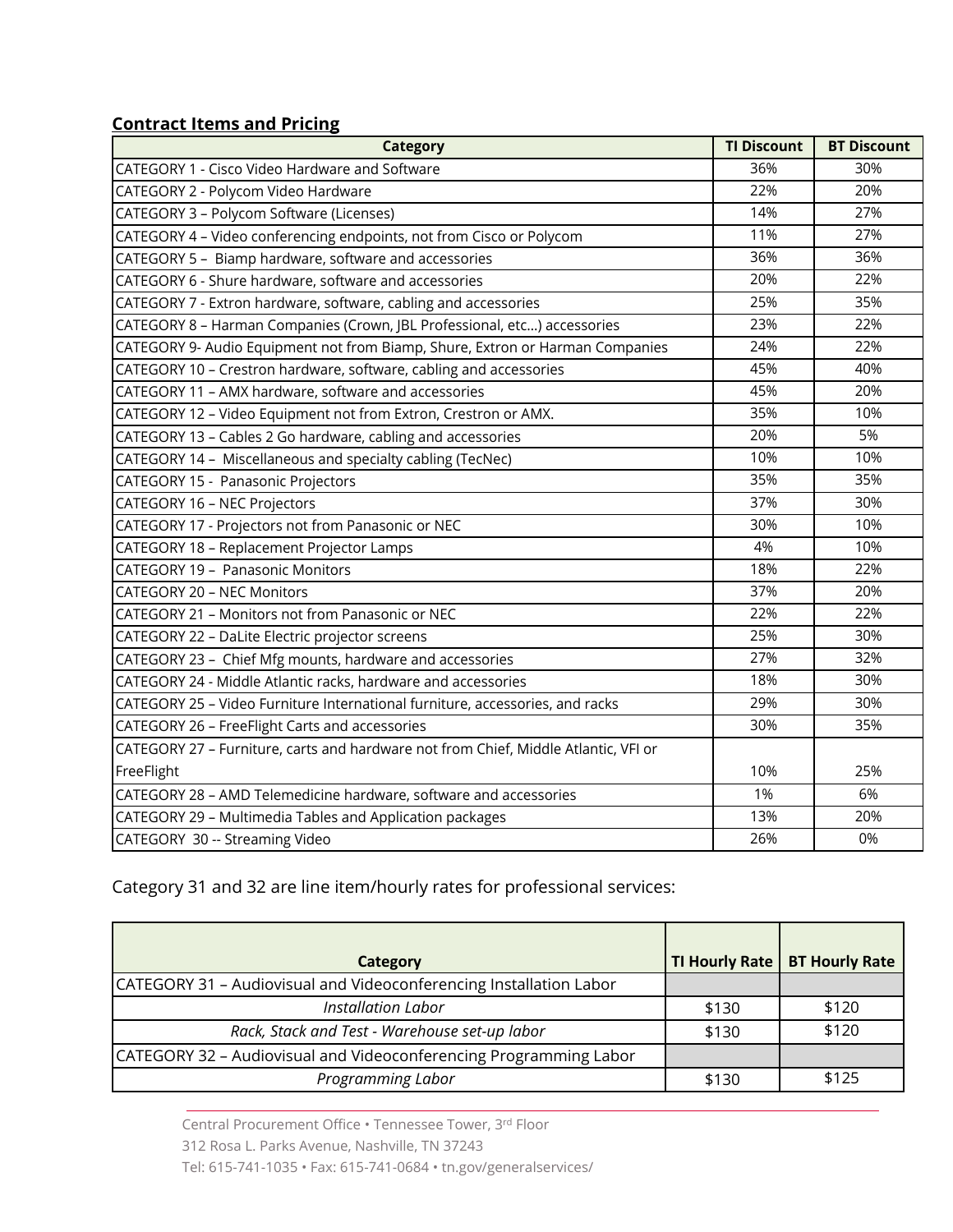This contract is a restricted Statewide Contract. Purchases under this contract are projectbased and are purchased through STS Unified Communications & Collaboration.

## Primary and Secondary Vendor

- The primary vendor (TI) will have the first chance to work on all projects and deliver all orders. The secondary vendor (BT) will receive the PO if the primary vendor cannot:
	- o meet the objectives
	- o achieve milestones once the project has begun
	- o cannot take on a new project due to workload
- If the primary vendor has 3 instances of failure occur (as defined in the above bullet point), the secondary vendor will become the primary vendor.
- Local entities are free to purchase from either the primary or secondary vendor without restriction.

## Technical Support

STS Unified Communications & Collaboration shall act as the State's first and second level of technical support and shall have the responsibility of reporting an outage or malfunction and shall determine if the outage is critical or non-critical and shall determine when a critical outage exists.

- Throughout the contract term, the vendor must provide at no charge, telephone technical assistance to the Department of Finance and Administration, Strategic Technology Solutions (STS), Unified Communications & CollaborationTelephone technical support is required when issues or failures of a technical nature occur, involving the operation of equipment, hardware, and/or software.
	- o must be available to the State via a local Nashville, TN or a toll-free telephone number during normal State working hours, (8:00 am – 4:30 pm local time based on location) Monday through Friday, except state holidays.
	- o must provide telephone technical support for issues or failures within two (2) hours of notification during the State's normal business working hours
- The vendor must provide product information and technical assistance, as requested by the State, to ensure the following:
	- o Installation, operation, troubleshooting, problem resolution upgrade/modernization considerations of all items provided under the contract.
	- o The integration of all contract items into the State's Unified Communications & Collaboration infrastructure.
	- o The interoperability of all contract items within the State's multi-layered